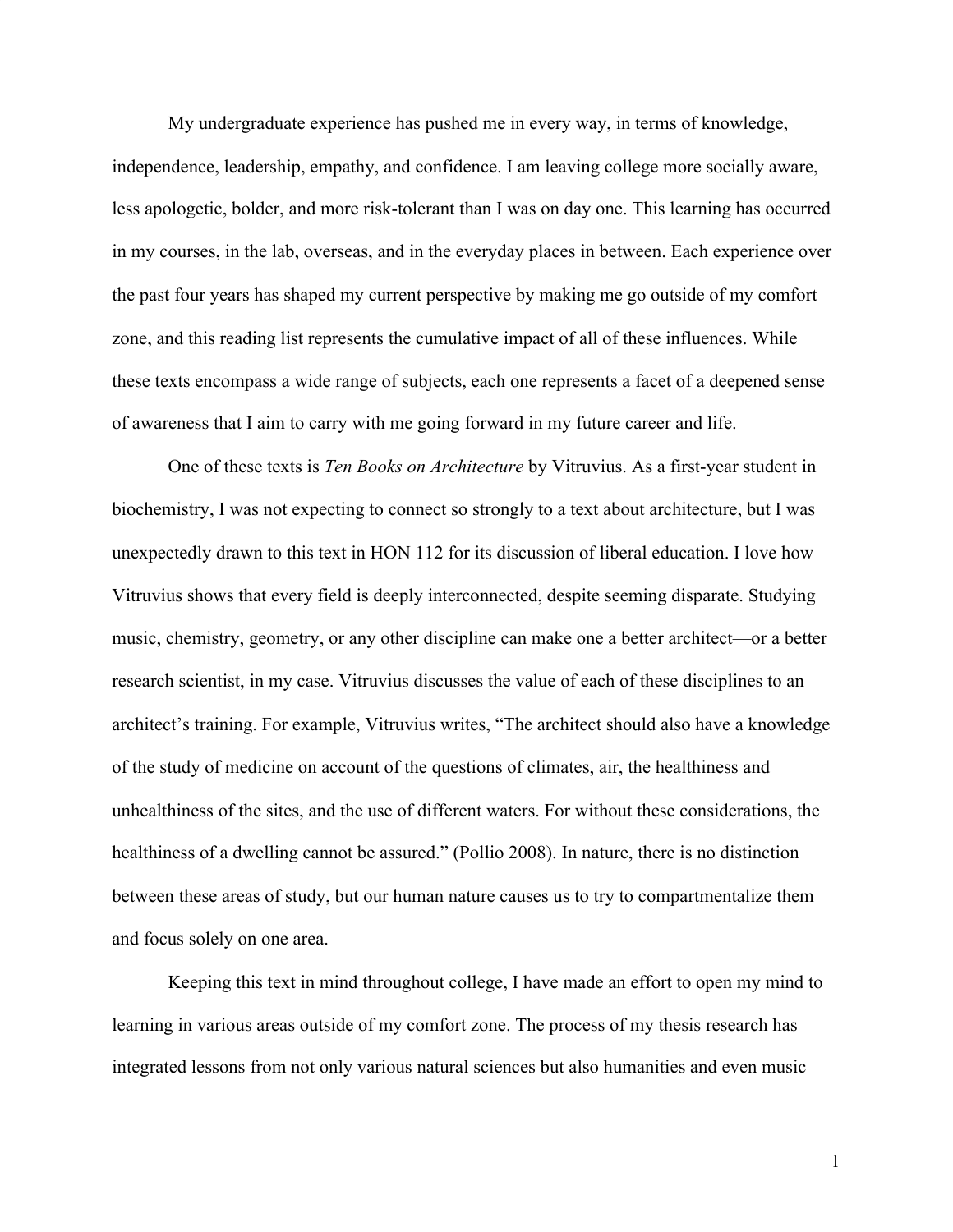because these studies have helped me develop skills of leadership, teamwork, critical thinking and questioning, and communication. I have received the type of liberal education Vitruvius discusses through my experience in the Honors College by delving into history, literature, art, and culture and through studying abroad in Ireland by taking courses in Irish language and history and ancient Celtic history. Going forward as a scientist, it is paramount not only that I have knowledge and skills in my area but also that I am an effective communicator and can empathize with people, especially as I hope to mentor students in the future. I hope to continue this integrated learning throughout my career and life in general. (Pollio 2008).

This integrated learning was the foundation for my experience in my HON 150 phage genomics course, which brings me to my next text: the HON 150 Aseptic Technique Exercise Protocol. This was the first scientific protocol I performed in college, which taught me the important lesson of accepting and embracing mistakes. In my HON 150 learning journal at the end of my first week, I wrote that I did not expect my most significant learning experience of my first week of college to be dropping a purple cap—but it was. While performing the aseptic technique protocol, I dropped the cap of a conical tube onto the benchtop, contaminating it, and my first-day-of-college self instantly felt like I was already falling short on even the simplest technique. This seemingly trivial mistake represents a major lesson I was in the process of learning; as Dr. Molloy told me, I needed to get comfortable with being uncomfortable. Mistakes are not only inevitable; they are the fuel for growth. I understood this conceptually at the time, but I was still struggling to actively live it. At the beginning of college, I was a perfectionist and was afraid of messing up. Now, I am still very careful about aseptic technique in the lab every day and about any other decision I make, but I try to not let the fear of failure hold me back. I still have a way to go, but I am confident that my next endeavor pursuing a PhD will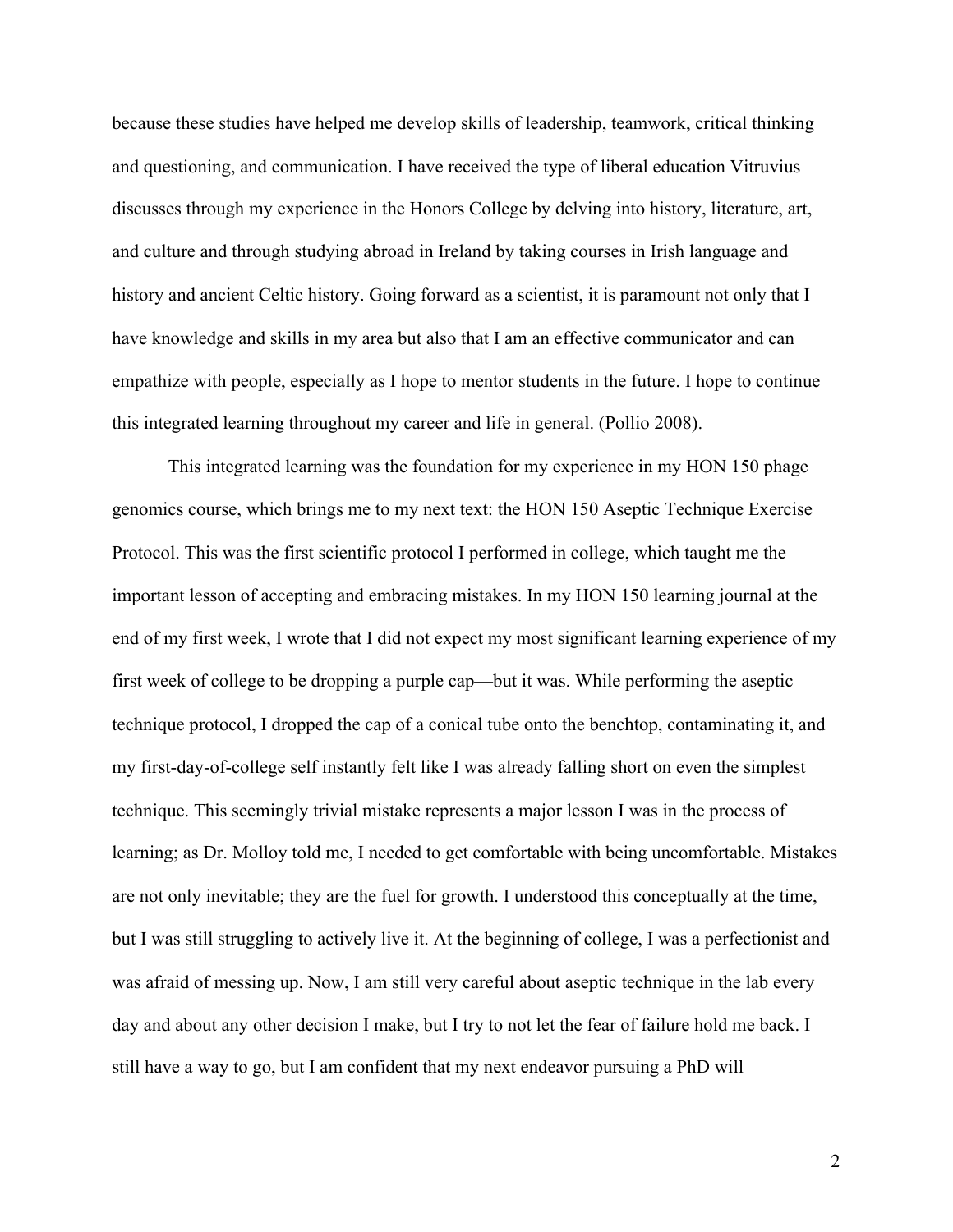exponentially increase my comfort with being uncomfortable and making mistakes. (Poxleitner 2018).

Being comfortable with the uncomfortable pertains not only to making mistakes but also to accepting one's humility amidst a universe of unanswered questions. *Seven Brief Lessons on Physics* by Carlo Rovelli captures this feeling and details the simultaneous awe and frustration that I feel in studying science. For example, Rovelli writes, "Here, on the edge of what we know, in contact with the ocean of the unknown, shines the mystery and beauty of the world. And it's breathtaking." (Rovelli 2016). Although physics is not my primary area of study, I relate to what Rovelli describes. Science is thrilling, and Rovelli articulates this feeling so beautifully. The more I learn in science (or any area), the more I appreciate how little I actually know. With each new piece of knowledge, countless more new questions arise. This is a theme I have noticed in my undergraduate studies since taking HON 150 freshman year. Rovelli makes the case for finding comfort in this inherently unsettling reality because then it becomes truly mesmerizing and mind-blowing. New knowledge can only occur at the interface of the known and the unknown. I feel like less of an expert in biochemistry now than I expected to feel when graduating, but I am incredibly grateful to be leaving with many questions. If there is one thing that college has taught me, it's to keep asking questions. (Rovelli 2016).

I have learned that being a critical thinker and asking questions is crucial not only in scientific endeavors but in any aspect of life, including being an informed citizen. When I entered college, I did not consider myself a very political person; I preferred to keep my opinions to myself. However, I have grown to realize that being not only critical but also vocal about pressing issues is crucial because that is the only way change is made. Politics influences every aspect of life, from my career field in biomedical science to aspects of life as fundamental as our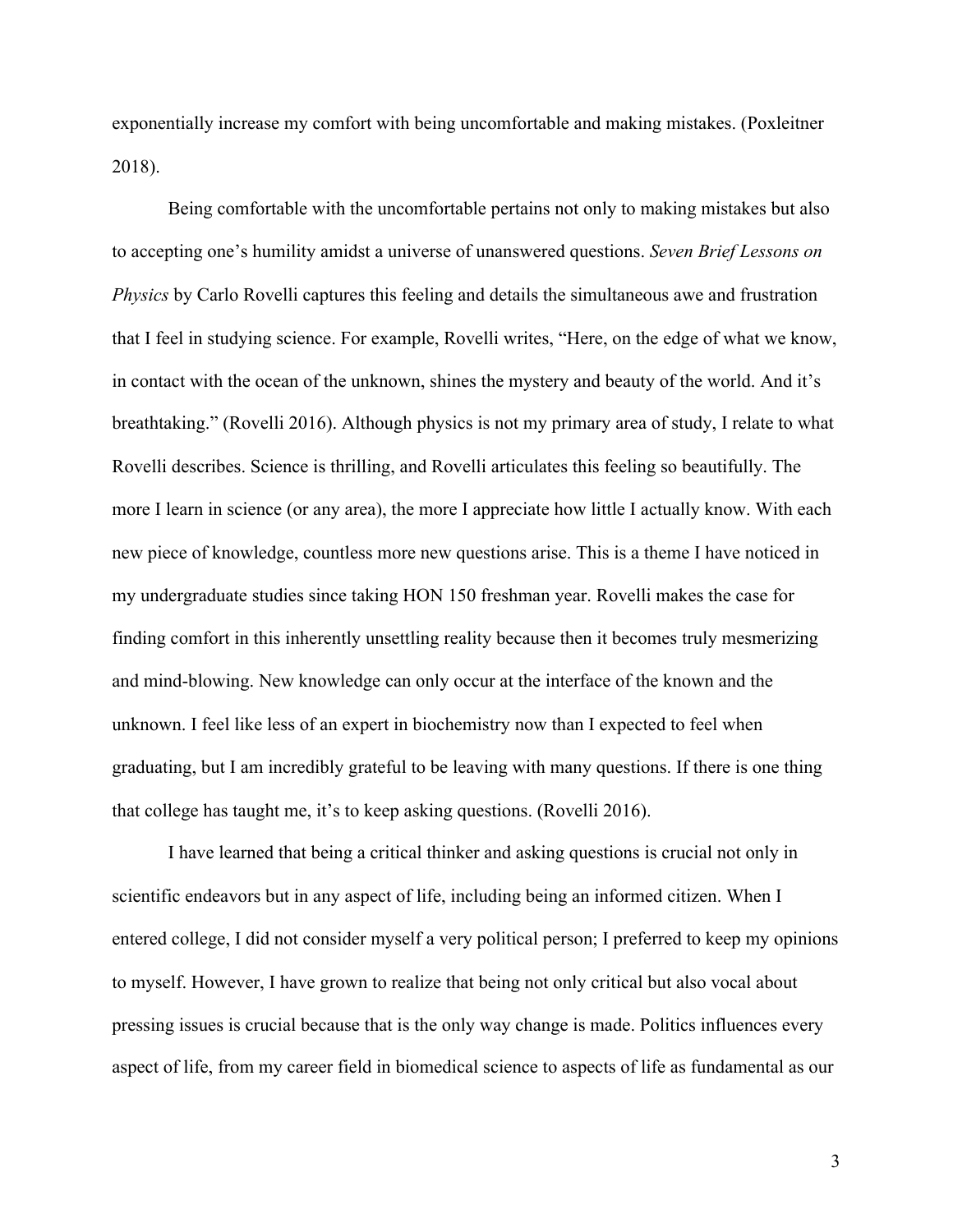basic rights. This is abundantly clear in *The Coming Plague* by Laurie Garrett, which discusses the emergence of infectious diseases in recent history and the challenge of preparing for a new emergence. In this text, Garrett shows how science can be manipulated by politics. Reading this in 2020 was especially timely, as I have witnessed how politics has usurped nearly every aspect of the COVID-19 pandemic and how unprepared our world was for it. This text reflects much of the scientific learning that has occurred during my undergraduate experience while relating the topics to the broader context; Garrett describes infectious diseases in the context of issues including racism, gender inequality, homophobia, poverty, xenophobia, and more. Just as Vitruvius describes that subject areas are connected, these societal issues are also deeply connected to each other and to our governments. Going forward in my scientific career, I want to keep in mind how my research has a ripple effect that manifests differently in each of these areas. (Garrett 2020).

Specifically, I want to keep in mind how my research could variably impact different demographics. In particular, I think of its effects on women as brought up by the text *Ask Me About My Uterus* by Abby Norman. Norman graduated from my high school a few years before I did and has long been a role model for me. In addition to its content, this text is significant to me because it illustrates someone like me using her voice to raise awareness about an issue, which I strive to do. In this text, Norman describes her experience with endometriosis and how multiple physicians did not take her pain seriously and routinely dismissed it. Norman had to scour the medical literature to learn about her symptoms and keep advocating for herself, and it likely saved her life. It was unsettling to realize that Norman's situation is far from unique, and many of us could easily end up in Norman's position. When I was seriously considering becoming a physician during the beginning part of my undergraduate career, I appreciated this text for its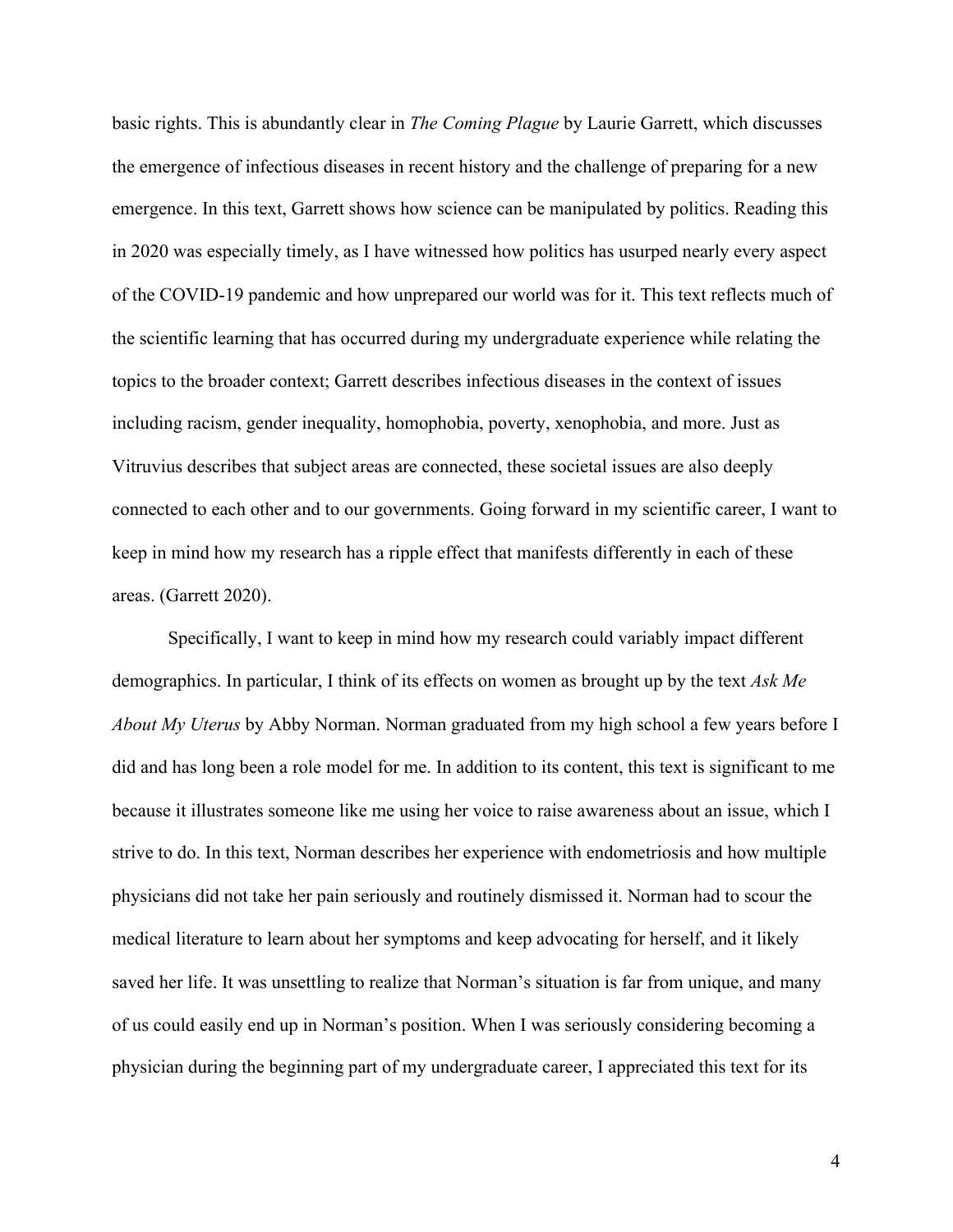ability to shed light on how as a physician, I will need to consider issues such as gender bias. Although I have decided to pursue a more research-oriented career, I take this lesson with me to research because, although less obvious, my research will have ripple effects and could possibly affect patient care in some way. More directly, my actions every day impact those around me, in a professional setting and otherwise. I want to make sure that I am aware of potential biases so I can address them appropriately. When working in the lab with cells and proteins, it can be easy to lose sight of the big picture, but I am committed to keeping my ultimate focus on the human impact. (Norman 2019).

While I hope to keep in mind issues such as gender bias going forward in my career, I also want to be aware of how these issues influence my own life. While reading *Of Woman Born* by Adrienne Rich, my ideas about gender in the context of motherhood expanded significantly, and this text made me consider female identity and motherhood in a way I had never considered. Like Norman's experience with the healthcare system, Rich describes that even childbirth is a process that does not always cater to a woman's needs. I would argue that this also extends to pregnant people who do not identify as women, but for the purpose of this text, I will focus on the experience of women. I had not previously thought about motherhood as an institution in the way Rich presents it, but it is clear now that this is the case. For example, the societal expectations of mothers are a significant contributor to the pay gap between men and women. Mothers are often expected to take responsibility for a larger portion of childcare and homemaking duties than fathers, which in turn can limit them in their careers. This doesn't make sense; shouldn't there be equal expectations for parents? One of my most significant concerns going forward is balancing my career and my home life because it is very important to me to have a family while also having a meaningful career. Rich showed that motherhood can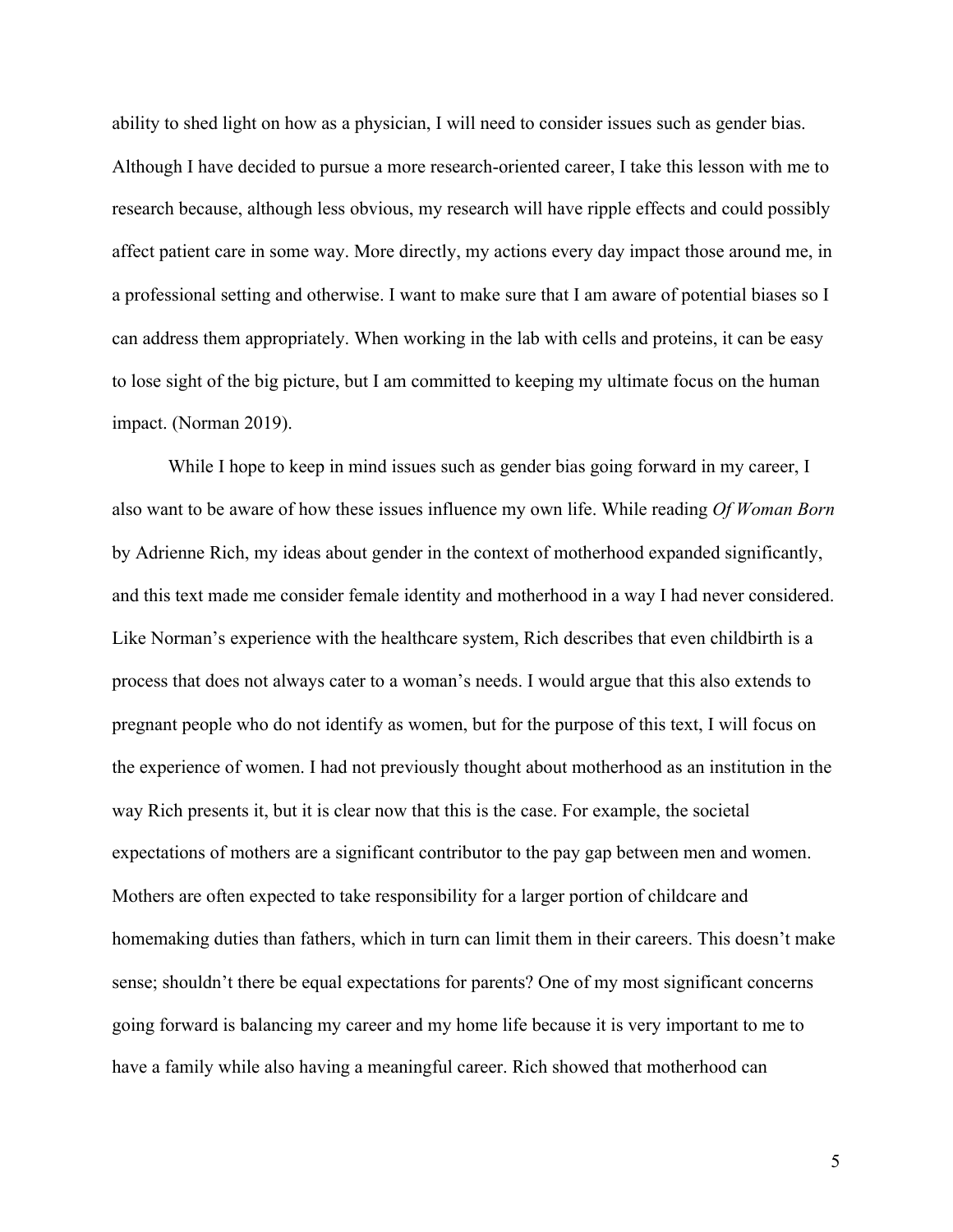completely define a woman's identity and make her want to break away from that label, such as how Rich used poetry as escapism. Mothers, and women in general, often face issues such as this every day. Reflecting on this text feels particularly timely as we have just inaugurated our first female Vice President, celebrated the life of Justice Ruth Bader Ginsberg, and commemorated the 100th anniversary of the 19th Amendment, all of which represent the continuing progress toward gender equity in our society. The significance of a particular societal role can extend to any label; for example, being a scientist is often consuming and can define a person's life. Subscribing to multiple of these all-consuming labels at once is a complex balance. (Rich 1997).

Like Rich wanted to break away from societal expectations, so did Glennon Doyle as illustrated in her book *Untamed*. Doyle describes many of the expectations and pressures she has felt and her journey to release herself from them. Doyle describes seeing a cheetah in a cage at the zoo and imagining that the cheetah must wish she could run free, and this story serves as a metaphor for Doyle's own discontent and feeling of being caged. On the issue of gender roles, she writes, "Human qualities are not gendered. What *is* gendered is permission to express certain traits. Why? Why would our culture prescribe such strict gender roles? And why would it be so important for our culture to label all tenderness and mercy as *feminine*? Because *disallowing the expression of these qualities is the way the status quo keeps its power.*" (Doyle 2020). Although Doyle is discussing the expectations for boys, I related to this sentiment personally. Like Doyle, I have often found myself attempting to adhere to the expectations of me set forth by society and by others in my life. I grew up believing I needed to be tender and gentle as Doyle describes because that's what I believed girls were. Practicing Taekwondo for several years starting in fourth grade challenged this for me because I slowly began seeing myself as strong, loud, and fierce like my unapologetically powerful female instructor, who remains one of my greatest role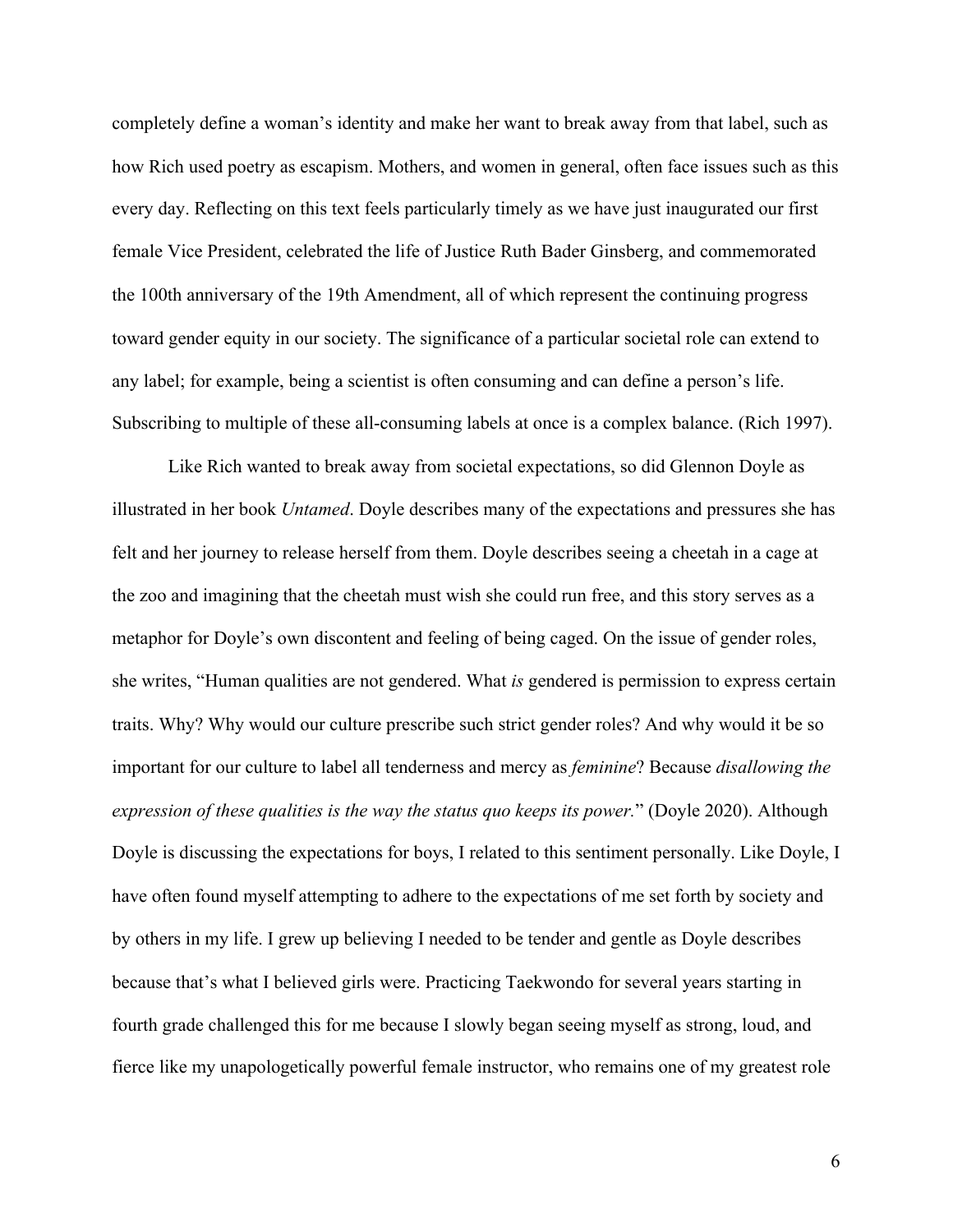models to this day. I didn't realize it at the time, but I saw the Taekwondo floor as the place where I did not need permission to be any and all of these things. Taekwondo truly became a way of life for me, and I carried every lesson out of that small martial arts studio. Gradually, I started to see myself possessing these so-called masculine traits in my everyday life, but I was resistant to it because it felt out of place, unlike it did on the Taekwondo floor. Looking back, Taekwondo was where I began learning to be "untamed," and paradoxically, the small physical space of the Taekwondo floor was where I was uncaged. As Doyle describes, this self-uncaging is important because that is how we challenge the status quo. While Taekwondo jump-started this process for me, it is ever-ongoing, and I have a long way to go. (Doyle 2020).

Part of letting go of society's expectations, like Doyle says, is to trust one's instincts. She writes, "I have learned that if I want to rise, I have to sink first. I have to search for and depend upon the voice of inner wisdom instead of voices of outer approval." (Doyle 2020). Throughout college, I have gradually been working toward putting my own needs first and listening ultimately to my "voice of inner wisdom." One instance when this was particularly significant was after I had been accepted to the Tufts University School of Medicine Early Assurance Program as a sophomore. After highly focused hard work leading up to and during my application process, I was incredibly excited and honored to have been selected, but I wanted to think very carefully through this major career decision of whether or not to accept the offer. As I was making my decision, I asked several people for advice and was met with a variety of responses, including some encouraging me to take this incredible opportunity. I knew some people would not understand that I was even considering other options—understandably, given our society's expectations about success. As Doyle describes the importance of looking inward as opposed to outward for acceptance or permission, I learned to look inward when making this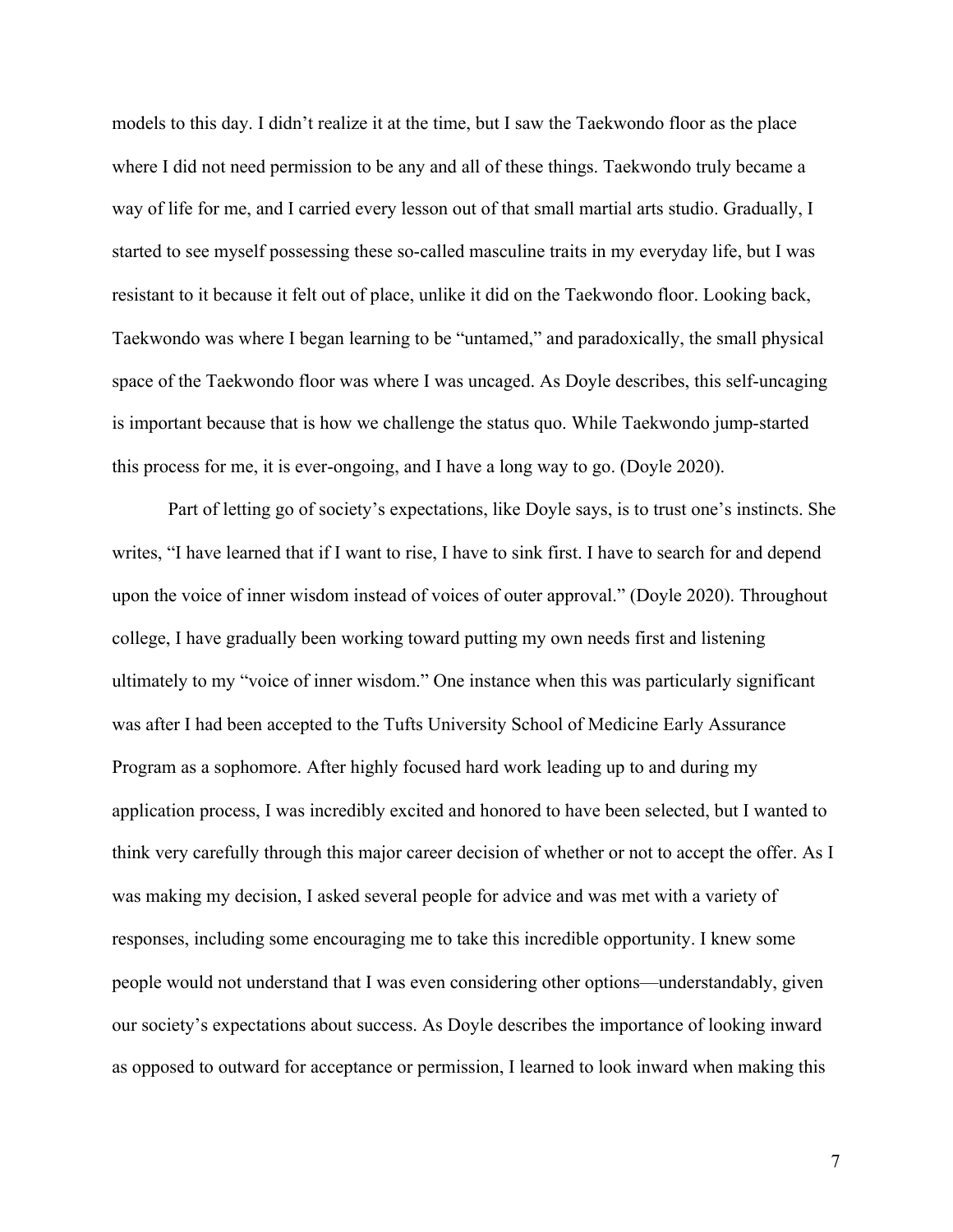weighty decision. After significant reflection, I decided to pursue a research career. Even with expert advice from people I highly trust and respect, I realized that no one could do this reflection or make this decision for me except myself. My decisions or my process of making them may not make sense to others, and like Doyle depicts, that is okay.

At the same time, I recognize that I am incredibly privileged to have been in the position of contemplating a medical school acceptance in the first place. In addition to the theme of expectations, Doyle also explores the theme of privilege, writing, "Privilege is being born on third base. Ignorant privilege is thinking you're there because you hit a triple. Malicious privilege is complaining that those starving outside the ballpark aren't waiting patiently enough." (Doyle 2020). Growing up, I don't think I even realized I was on third base, let alone acknowledged how I got there. Many of these texts have helped me get a better sense of that.

Another one of these texts is *Becoming* by Michelle Obama. In the book, Obama reflects on how students in her elementary school already experienced inequity in terms of academic advantages. She writes, "Nobody was talking about self-esteem or growth mind-sets. If you'd had a head start at home, you were rewarded for it at school, deemed 'bright' or 'gifted,' which in turn only compounded your confidence. The advantages aggregated quickly." (Obama 2019). This is something I have grappled with since being placed in the "Gifted and Talented" program in 6th grade. I reflected on how my mother conducted at-home school with me before I even went to preschool, which certainly gave me an advantage academically; in other words, it provided me with a privilege. The existence of privilege does not negate my hard work or passion, but it demands acknowledgement. Many privileges that I experience include but are not limited to: growing up in a loving household, growing up with financial security, being white, being cis-gender and straight, being physically and mentally healthy, being a born US citizen,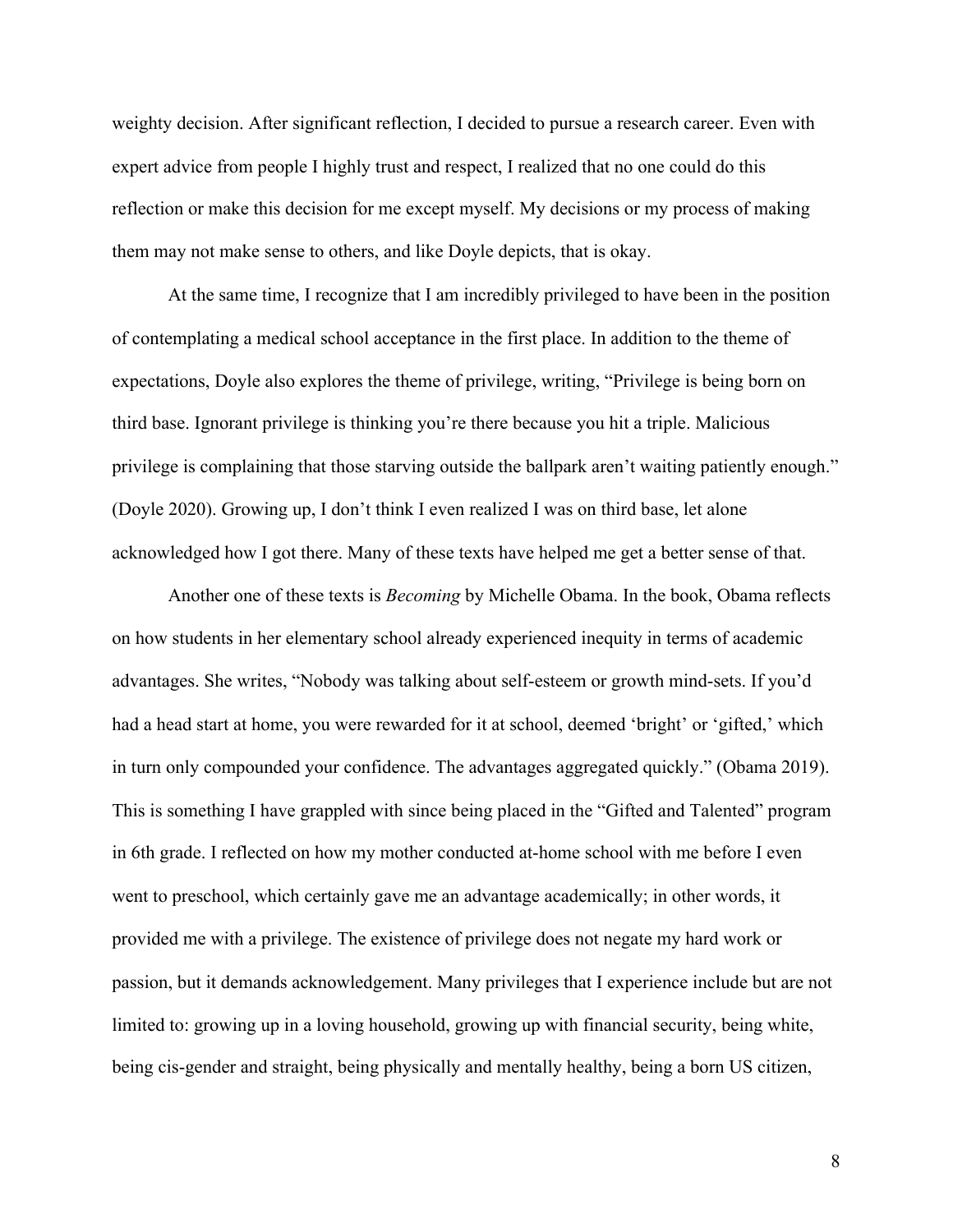and having connections. Recognizing privileges such as these is not intended to be a source of guilt but rather a deepened awareness of how aspects of society could be more equitable, like Obama discusses. As a young lawyer, Michelle Obama never saw herself entering into the political arena until she met President Obama. She is a great example of the power of getting involved in something unexpected and using one's voice, even when it is uncomfortable because she used her platform to spread awareness for good causes. As a naturally shy person, I have tried to use my voice throughout college, taking on roles as an ambassador, teaching assistant, and even an election phone banker. Most importantly, though, I try to utilize and build my awareness in the conversations I have every day (Obama 2019).

A significant factor in privilege is race, which is the theme discussed in Obama's book and deeply explored in Michelle Alexander's text *The New Jim Crow.* In this eye-opening read, Alexander describes the system of mass incarceration in the US and how it essentially functions as a racial caste in a colorblind society. Alexander describes the beginning of the war on drugs and its misleading emphasis on law and order, despite the massive prison population of the US representing mostly minor drug offenses. Alexander then discusses in detail how people of color are disproportionately targeted in this war on drugs and how racism exists at all levels of the criminal justice system. My views on the criminal justice system, and policing in particular, have shifted dramatically throughout my life, including as a result of this text. When I was in fourth grade, a gunman entered my school and held the neighboring fifth grade class hostage. When we were released from lockdown, I vividly remember saying to my friend that the police officers who responded that day are my heroes. I had a very positive experience with law enforcement from a young age because they made me feel safe after moments of feeling anything but safe. However, it is clear to me now that not everyone has a positive interaction with law enforcement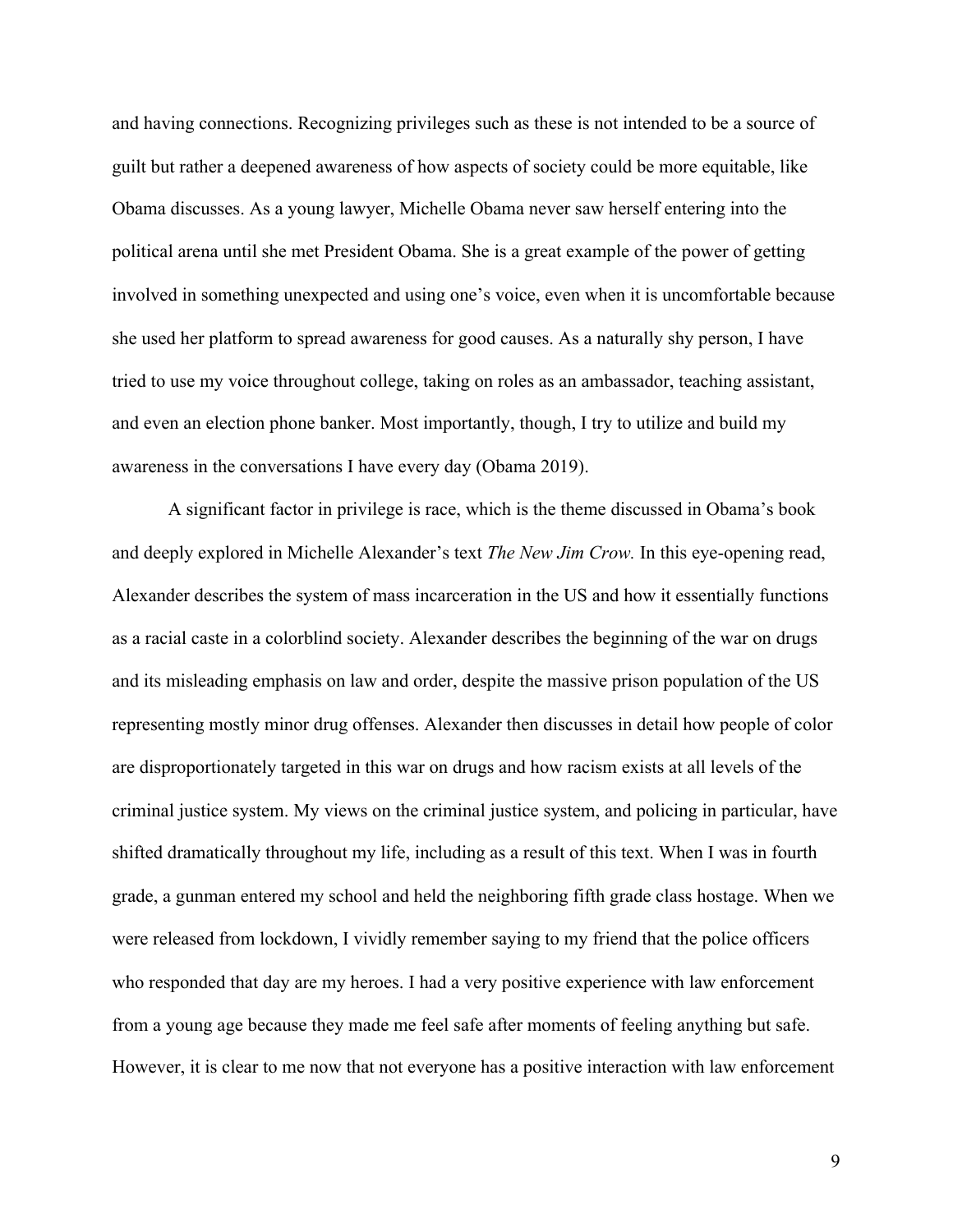like I did. Specifically, large numbers of Black people face police brutalty, discrimination, and criminilization. I see very clearly a need for the greater system of law enforcement in our country to change, yet I am still incredibly grateful for the service of the officers who helped keep my school safe. These two complex, opposing viewpoints, simultaneously, are my reality, and I am grateful for texts such as *The New Jim Crow* which expand my mind to accommodate these diverse perspectives. (Alexander 2019).

After I could no longer feel completely safe at school, my family's small, rural home especially became the place of unquestioned safety for me. In reality, though, the concept of home is much more complex. Growing up in the small town of Stockton Springs, Maine, with fewer than 2,000 residents, I had difficulty appreciating the forces that shaped my identity and the position of my community in a larger, more diverse network. My definition of home was largely confined to this limited scope until college—and it expanded significantly when I studied abroad at University College Cork in Ireland. Just as knowledge occurs at the interface between the known and the unknown, growth occurs at the interface between one's comfort zone and the uncomfortable, and studying abroad is a great way to get uncomfortable that I would recommend to any student. One of the most significant learning and growth experiences from my time in Ireland was during orientation when the orientation leader said, "Stand up if you are an immigrant." When few people rose, she said, "You should all stand; you are all immigrants." Even under the best circumstances, relocating to another country is intimidating—and for many, those circumstances are far from ideal. My experience with the immigration process afforded me increased empathy for anyone who leaves his or her home country, such as my own Irish ancestors and the tens of millions of current US immigrants. This experience made me more cognizant of my position as a global citizen. The resulting global perspective will be important in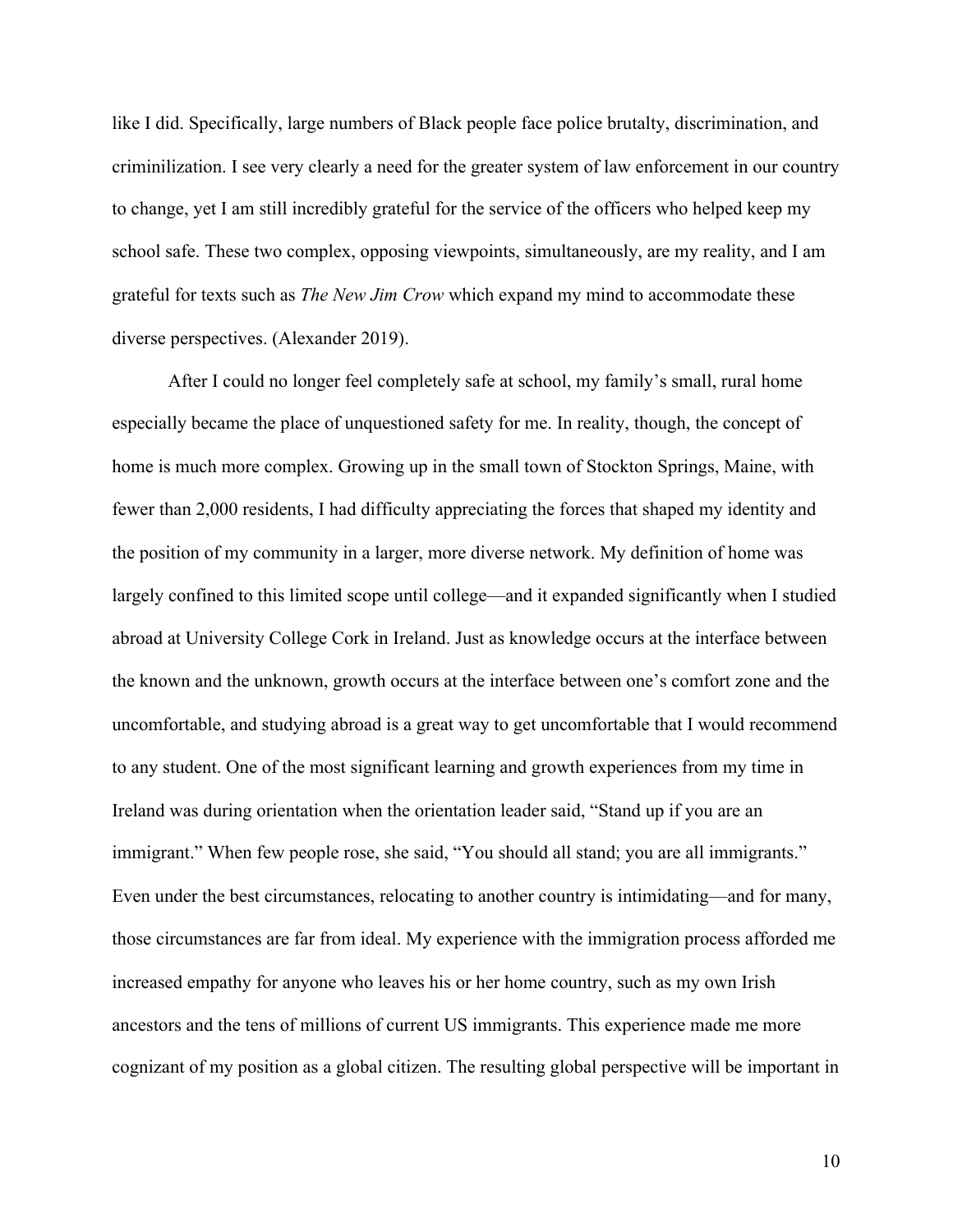research to maintain my focus on the big picture; just as my definition of home is no longer confined to my hometown, my research is not confined to the laboratory. It has a broader, human impact.

My studies in Ireland also gave me a deepened appreciation for the famine, emigration, and political turmoil that my ancestors endured, as well as the ancient roots of Ireland's rich culture, still tangible as stone structures dotting the emerald countryside like pieces of a time capsule in plain sight. Exploring a place with so much family history made Ireland feel even more like home, as did the incredible friendships I formed. During my time abroad, I would often find myself sitting in a group of five or six friends and realize I was the only one who spoke English as a first language. Despite our different backgrounds, it is clear that there exists far more connection than the "otherness" that is too often perpetuated; genuine human connection transcends language and other artificial barriers. As I gained this more nuanced view of language, my view of home further evolved. About two months into my time in Cork—halfway through my scheduled stay—I returned to Maine on a day's notice due to the rapidly escalating COVID-19 pandemic. As I said goodbye to my friends and walked the vibrant streets of Cork one final time, I felt like I was leaving home. After over 24 hours in the maelstrom of pandemic-induced travel, however, I felt a relieving sense of being home upon landing in Detroit for my final layover, despite never having been to Michigan. In hindsight, I felt at home in both Cork and Detroit because I was. My sense of home has expanded from my previous small-town view with the realization that as both an individual and a global citizen, home depends on the perspective I choose.

I captured many of my memories from Ireland through various creative outlets. Throughout the rigorous process of learning and questioning in college, it has been crucial for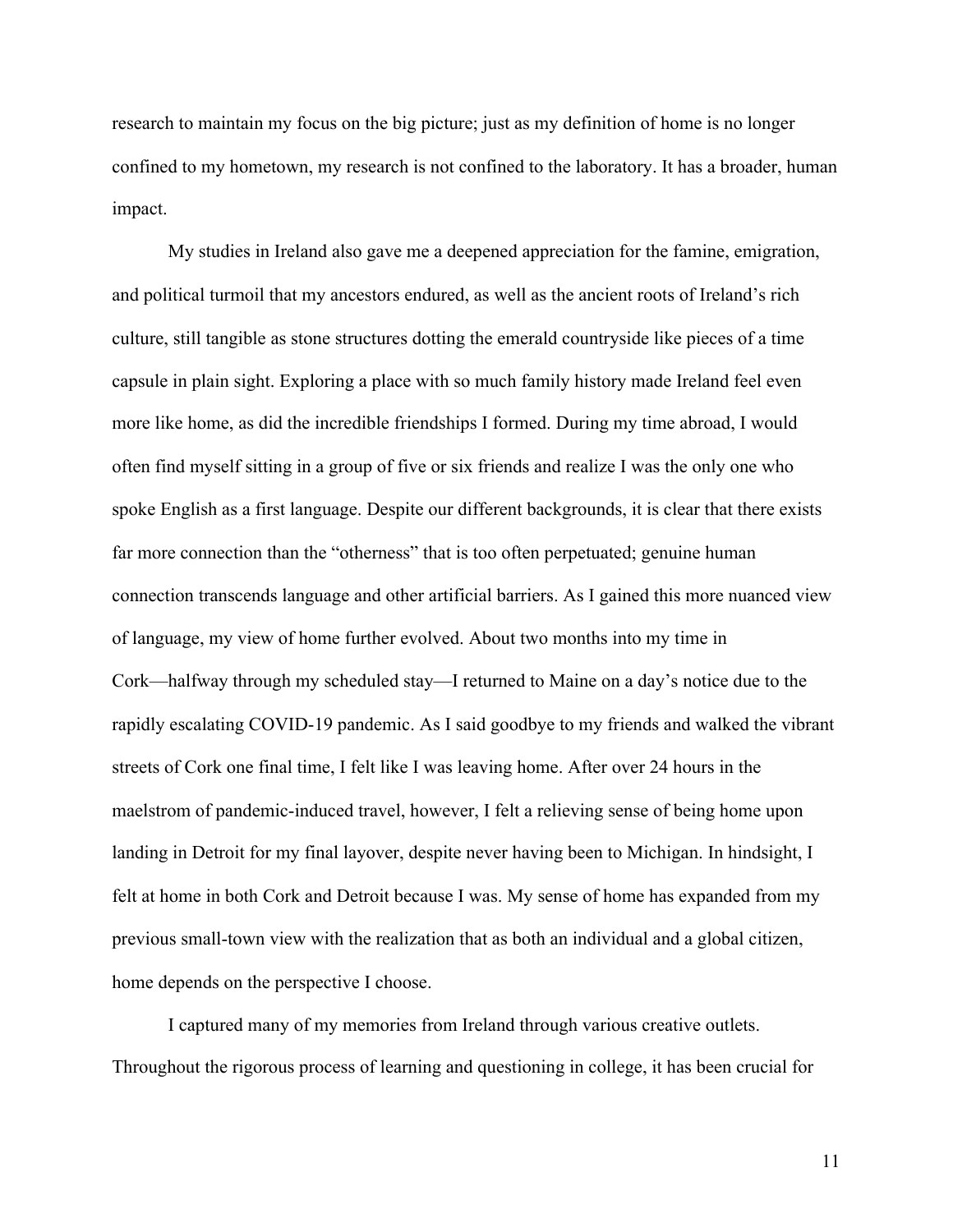me to have outlets for self-expression. Rupi Kaur inspired my love for poetry in particular through her collections such as *The Sun and Her Flowers*. Kaur describes many feelings I have experienced in a way that I could not, and each time I reread one of her poems, I see it through the lens of new experiences and new connections. Kaur's writing shows that poetry can communicate meanings that prose cannot, based on the style and arrangement of the words and punctuation. After reading Kaur's poetry in high school, I began writing poetry of my own as a creative outlet. In contrast to how Rich used poetry as escapism from motherhood, I have utilized it as a means of being more in touch with my situation. I extended this creative outlet to also include drawing and watercolor painting, inspired in part by Kaur's own illustrations that accompany her poetry. Reminiscent of the stream-of-consciousness learning journals in HON 150, writing and creating freely has been paramount in helping me process learning experiences such as my time abroad. Echoing the sentiments of Vitruvius, engaging in poetry and art makes me a better scientist because it enables me to connect more deeply with myself and the world around me. While much of my undergraduate learning has occurred through the lens of science, I have grown equally in many other dimensions, and poetry and art can capture these human dimensions in a way that other means of communication cannot. (Kaur 2018).

These past four years have encompassed not only my own academic and personal journey but also a significant challenge for our country. Specifically, I will always remember the sense of reflection and hope I felt when Vice President Kamala Harris delivered her victory speech on November 7th, 2020. Wearing white to represent the women's suffrage movement, Harris paid tribute to the trailblazers who led to her historic election, beginning with late Congressman John Lewis and poignantly acknowledging that "America's democracy is not guaranteed" and is instead something we must actively fight for. Harris recognized the American people who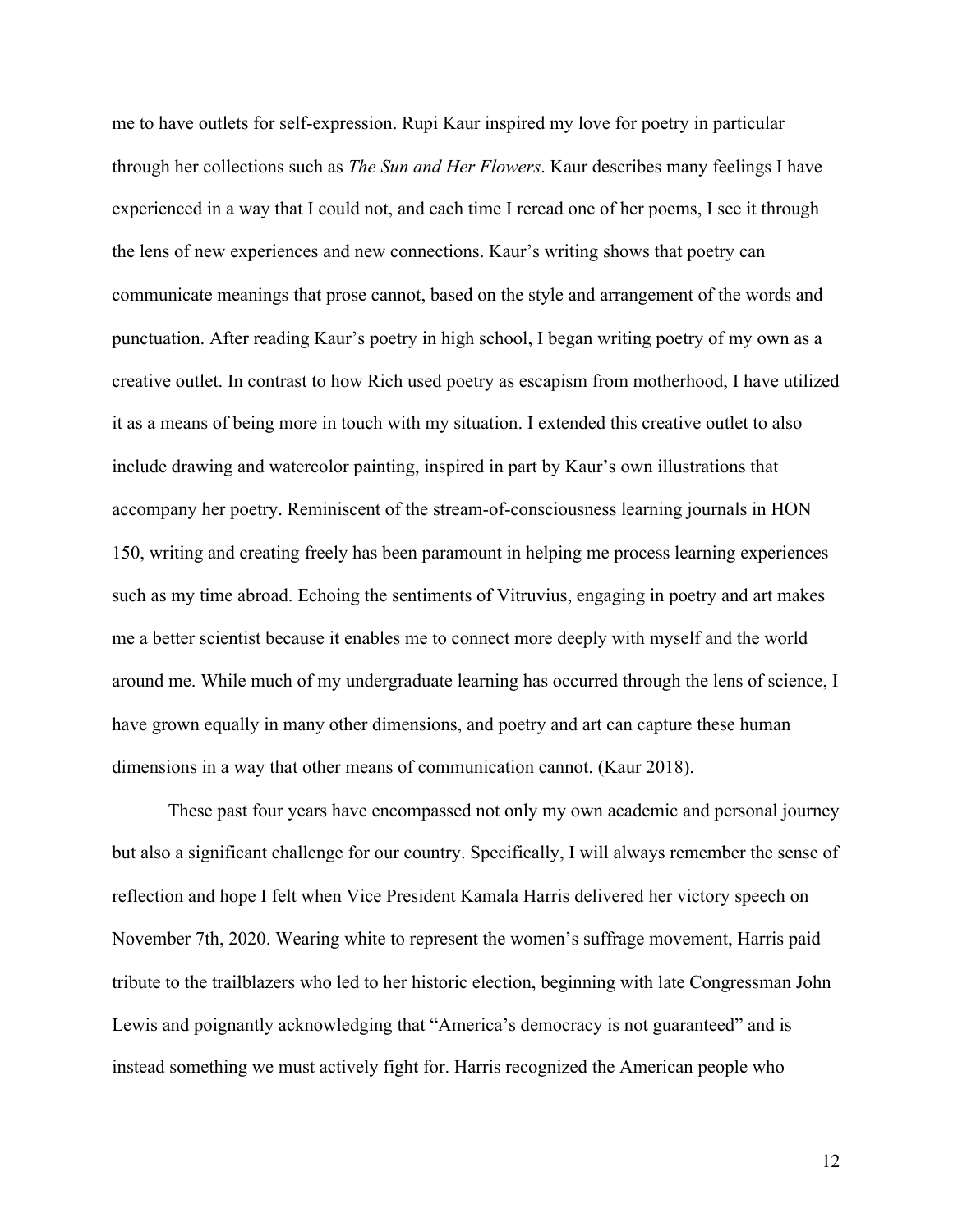showed up to do just that by organizing, protesting, and voting. This year, the importance of each individual voice and vote was clearer than ever to me, and Harris reaffirmed that urgency. The fragility of our democracy was frighteningly clear before, during, and after the election. I appreciated how Harris beautifully recognized her mother and the countless other women whose sacrifices we must not take for granted:

Women who fought and sacrificed so much for equality, liberty, and justice for all, including the Black women, who are too often overlooked, but so often prove that they are the backbone of our democracy. All the women who worked to secure and protect the right to vote for over a century: 100 years ago with the 19th Amendment, 55 years ago with the Voting Rights Act, and now, in 2020, with a new generation of women in our country who cast their ballots and continued the fight for their fundamental right to vote and be heard. (Harris 2020).

Harris recognizes the weight of the fact that she is the first woman in her elected position but expresses that she will not be the last. In these words, Harris conveys a sense of hope not only to the voters but also the children of the nation, to whom she speaks directly and encourages to "dream with ambition." Although she was not speaking directly to me in this part, this was the most inspiring moment of her speech to me. As I was watching Harris' victory speech, I was overwhelmed with hope at the reality that we now, finally, have a woman of color in our nation's highest office. I can only imagine the pressures and labels that she experiences. Despite the hope and optimism I felt upon Harris' election, I must not get complacent or take it for granted. Sustained change is going to take time and hard work at every level, and I aim to keep informing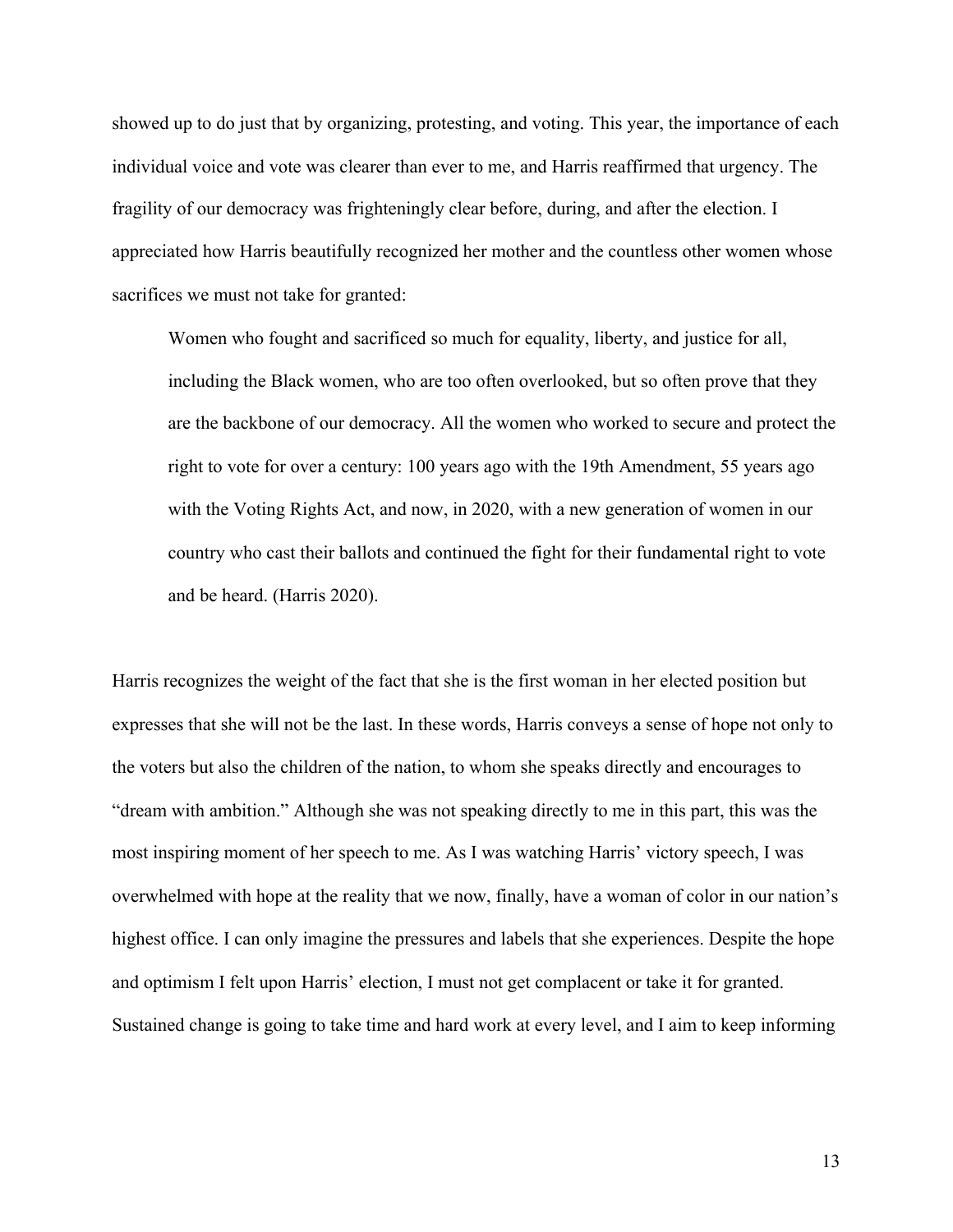myself and opening my mind with the same passion as when it felt the most urgent because that urgency is not going away. (Harris 2020).

The January 6, 2021 Capitol insurrection—and its stark contrast to Harris' historic election—was a powerful reminder of the simultaneous fragility and strength of our democracy that Harris alluded to months earlier. These events reminded me strongly of my trip to Wahsington, D.C. with the Honors College during my freshman year. This experience was very eye-opening to me because until that point, I felt quite disconnected from from our government at the federal level, but entering the Capitol building, Senate buildings, White House, and Library of Congress made this seemingly abstract entity appear more tangible and immediate, and it afforded me the sense that I have a place in this democracy. Thus, when I saw the same Capitol building as the setting for democracy being rocked to its core on January 6th, I was reminded that I stood on those very steps and entered that building less than three years prior and that I have a responsibility to the democracy that it represents. With the equally historic yet contrastingly celebratory events of the Inauguration just a week later, including the stunning poem by National Youth Poet Laureate Amanda Gorman, I again felt the gravity of *our* democracy, one in which I am proud and grateful to participate.

Finally, *Sapiens* by Yuval Noah Harari is one of the texts that has shaped my perspective most significantly. In this captivating text, Harari describes human history in a staggeringly humble point of view, illustrating how *Homo sapiens* emerged as the dominant of the original six human species and has ultimately dominated the rest of the world, too. Harari explains that the defining feature that sets apart *Homo sapiens* from all other organisms is our ability to form collective fiction. Harari describes that everyday things we take for granted such as money, nation borders, religion, corporations, and job titles are all collective myths; they are not tangible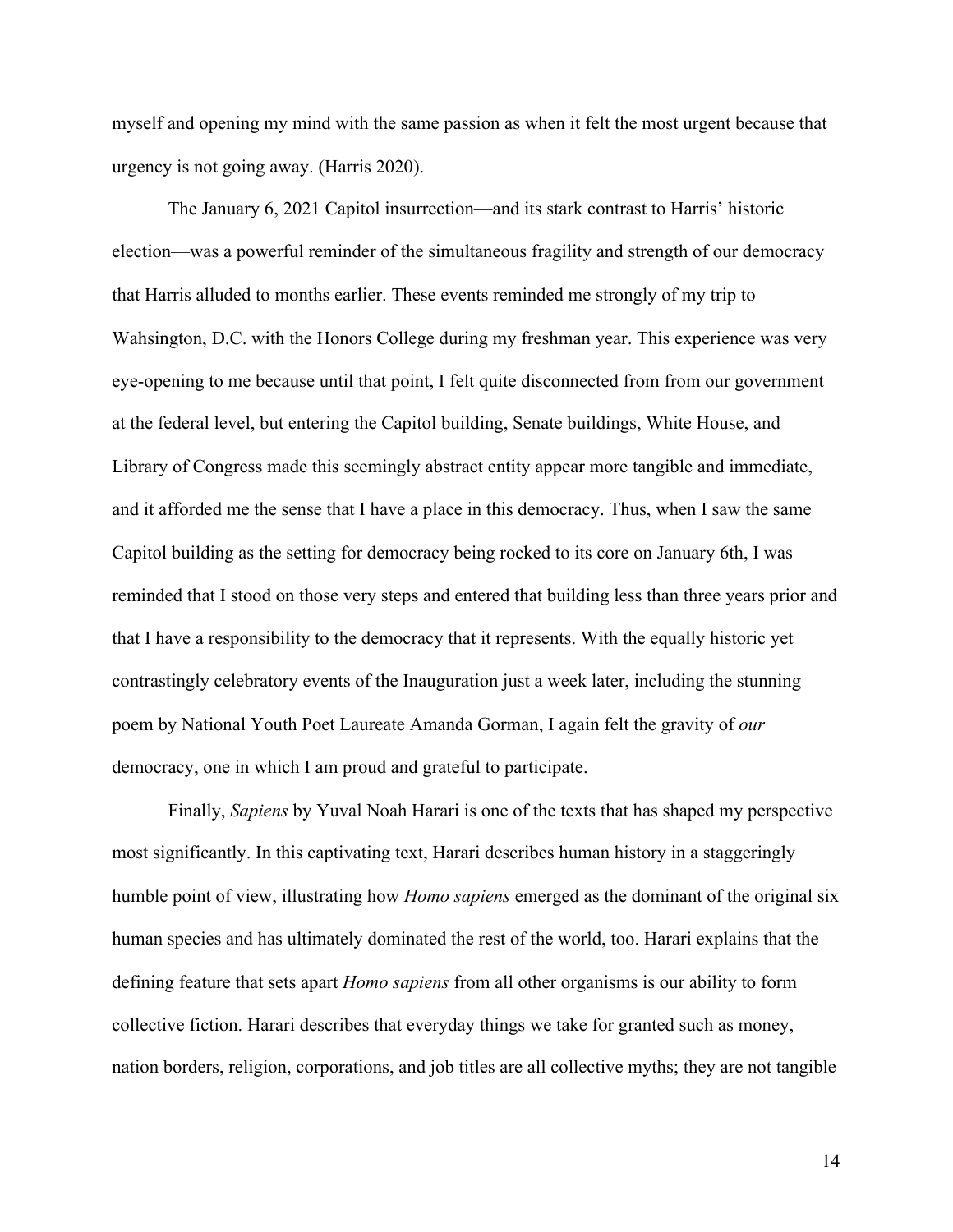entities but rather ideas that exist solely in the minds of *Homo sapiens*, which by the millions and billions collectively believe in and live by these myths, thereby giving our species its power. Harari clarifies that labeling something as a myth or fiction does not mean that it is untrue or nonexistent but rather that it is intangible and man-made. Reading this text during the time of quarantine was very fitting because I was concurrently beginning to appreciate the fragility of many of the things we take for granted after evacuating Ireland on a day's notice, such as our predictable schedules, the economy, and public society. This text, which references history, biology, philosophy, economics, and more, captures the idea of a liberal education that is emphasized in the Honors College and embodies the lesson from *The Ten Books on Architecture*, which I read nearly three years prior. (Harari 2015).

In fact, *Sapiens* showed me that the very subject areas Vitruvius discusses are themselves perfect examples of the myths that define us as a species. Whether between subject areas or populations of people, man-made barriers abound. Yet another collective myth is the scientific method that is the holy grail of my research, in HON 150, and in *Seven Brief Lessons on Physics*; science is only considered credible when executed in the prescribed manner and when many people agree on it. Healthcare policies, governments, and nation borders across which microbes spread as in *The Coming Plague* are also myths*.* Gender roles such as those discussed in *Ask Me About My Uterus* are entirely fiction, although it is hard to imagine a world without gender. While motherhood itself is very real, the institution of motherhood as described in *Of Woman Born* is a collective myth, as are the expectations discussed in *Untamed* and the politics in *Becoming* and our recent election. The social construct of race and our nation's criminal justice system as in *The New Jim Crow* are also collective fiction, as is the system of immigration. Art and poetry, such as *The Sun and Her Flowers*, are inherently ambiguous, and it is this very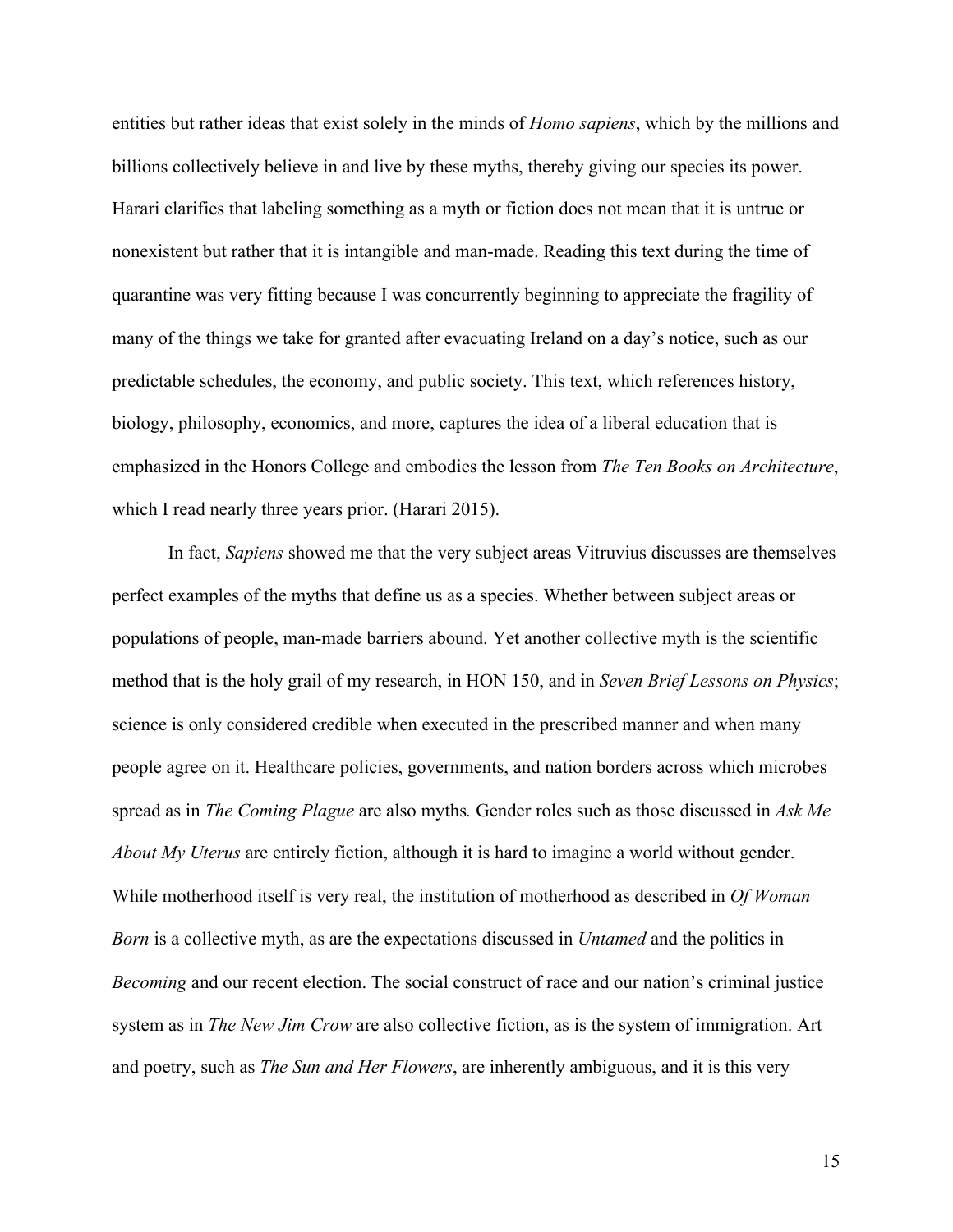ambiguity that people agree on and which makes art a valuable collective fiction. While visiting D.C. made our system of government feel more tangible, it is nonetheless a collective myth, and it is clearer than ever that it does not function well when people reject that system.

Although *Homo sapiens* have effectively taken over the world, we are susceptible to microbes we cannot anticipate, laws of physics we may never understand, and myths that control our existence only because they exist nowhere but in our collective minds. These texts, and my undergraduate education as a whole, are a lesson in humility and humanity. The reason they have helped me grow is that they have made me uncomfortable. I have learned that any worthwhile experience involves some discomfort, and I paradoxically have to become comfortable with this. Just as I have over the past four years, I will continue to make mistakes, be nervous to speak up, feel out of place in new cities, have much to learn about many issues, feel overwhelmed by the questions I ask and the questions I cannot yet ask, and define and redefine my own identity. These are uncomfortable experiences for which I will never truly be ready, which means it is time to welcome them with open arms.

## Works Cited

Alexander, M. (2019). *The new Jim Crow: Mass incarceration in the age of colourblindness*. UK: Penguin Books.

Doyle, G. (2020). *Untamed*. New York: The Dial Press.

Garrett, L. (2020). *COMING PLAGUE: Newly emerging diseases in a world out of balance*. S.l.: VIRAGO PRESS.

Harari, Y. N. (2015). *Sapiens: A brief history of humankind*. New York: Harper.